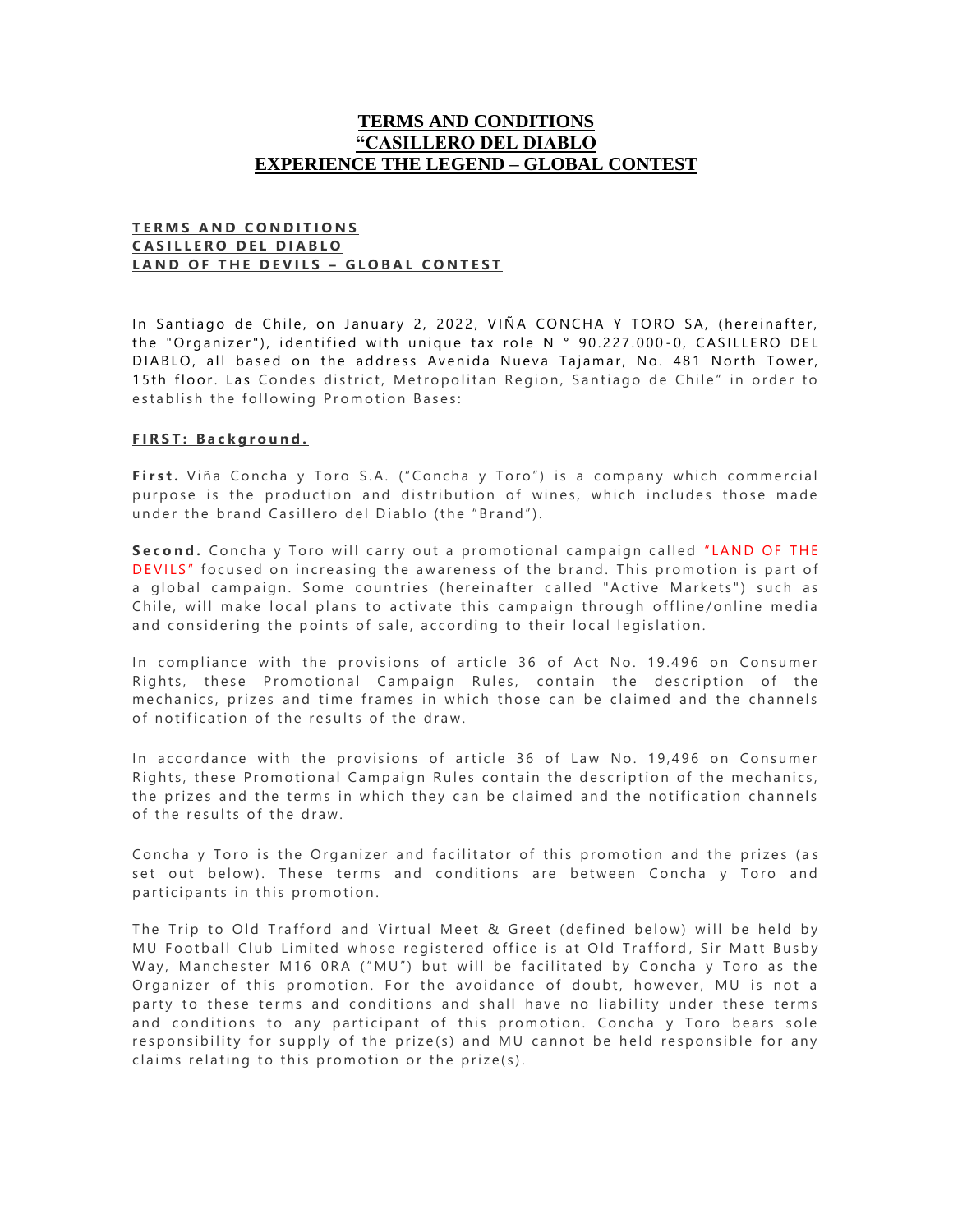#### **SECOND: Participants**

For this promotional campaign (from this point on, the "promotion"), individuals who have the legal age according to their domestic law and who comply with all the established requirements set in Point Tenth of this legal bases are going to be considered as "participants".

#### **THIRD: Promotion period.**

The promotion will run in each country from 12:00 a.m. on the start date established in the respective country until 11:59 p.m. on the last day indicated as the maximum period for participation (the "Validity Period"). Globally each market will be able to activate on the dates that fits the most for them locally. However if any of these markets wants to be part of the activations of "The Pitch" or "The Tunnel" they will have to do it between the first day of March (01-03-2022) and the last day of April (30-04-2022)

It is expressly stated that:

- Those who register from March 1 to April 23, 2022 inclusive will participate for the main and secondary prizes referred to in the FIFTH point.
	- $\circ$  Each market defines the dates of its campaign and prize considered
- Those who register from March 1 to April 30, 2022 inclusive will participate for the third and fourth prizes referred to in the FIFTH point.
	- $\circ$  Each market defines the dates of its campaign and prize considered

The organizer may decide, at its discretion, to modify the terms and conditions of the contest. If this happens, it will be communicated in a timely manner and in accordance with the internal legal requirements of consumers by the means determined for that purpose.

#### **FOURTH: Promotion mechanics:**

The "LAND OF THE DEVILS" promotional campaign consists of the following:

a) Participants must register by completing the information requested on the website http://www.casilleromanchester.com: participation is free and infinitely accessible: if some markets decide to use the purchase of bottles as a requirement or according to local legislation, it will be detailed below.

b) Participants must participate in the different activities of the website "The Pitch", "The Tunnel", "Dressing Room", and the "VIP Suite" by completing the requested information and confirming this data, having the screen that confirms that they are indeed entered for the prizes they chose

c) Potential winners will be drawn randomly through an online website (https://www.easypromosapp.com/). To be officially designated as the winner of the different prizes, the winners must comply with all the conditions established in the tenth point of these legal bases.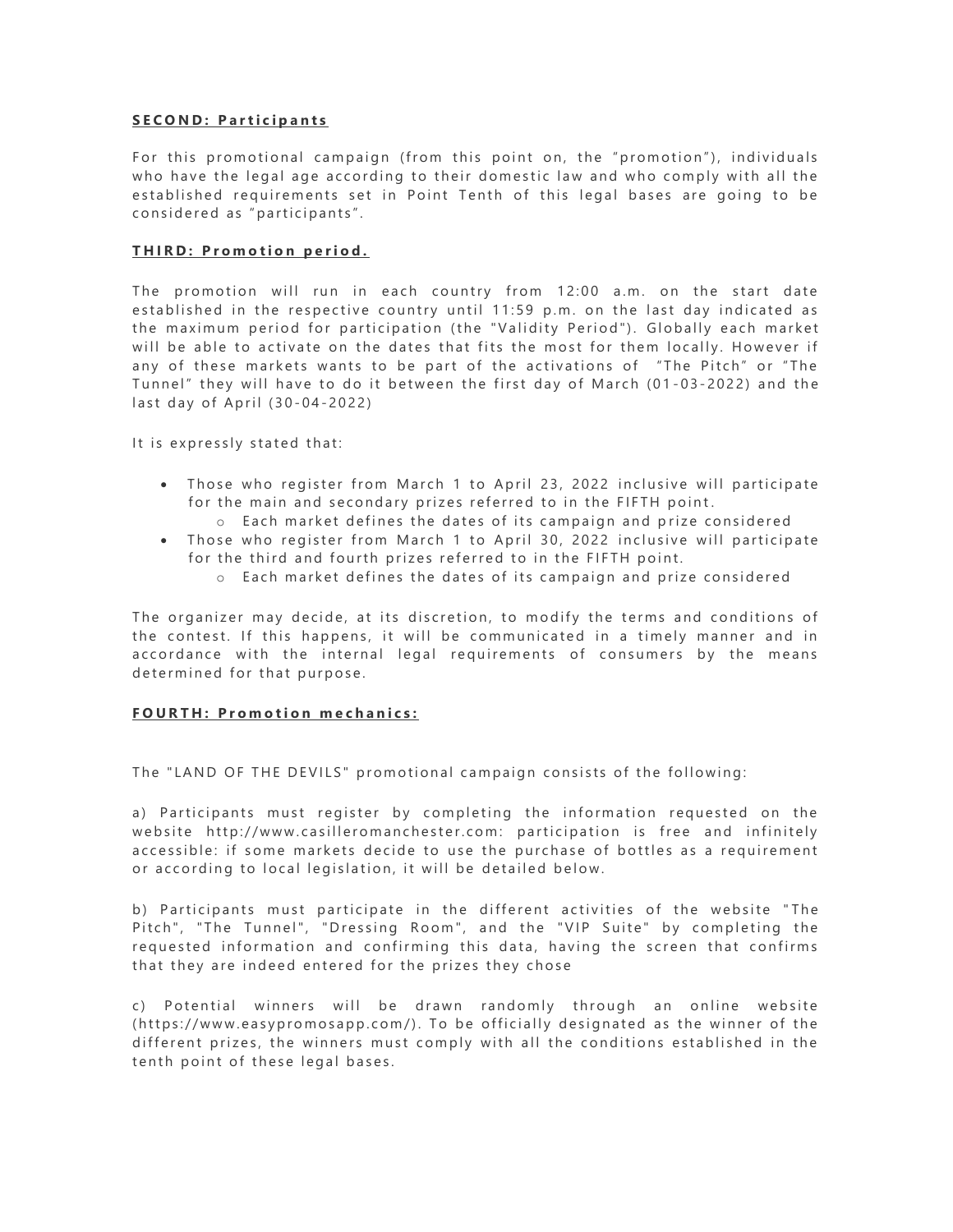d) The campaign will be extended through various digital and traditional offline media to points of sale, redirecting to the contest on website.

# **F I F T H : P r i z e s .**

The participants who satisfy all the requirements established in these terms and conditions and in accordance with all the established procedures, may be able to win one of the following prizes (named as "The Prizes" as a whole):

# **MAIN PRIZE "THE PITCH": TRIP TO OLD TRAFFORD FOR 1 PERSON**

30 prizes: 3-day all expenses paid trip to Manchester, England. The winners will be able to participate in a football game at Manchester United's Old Trafford Stadium.

15 of this prizes will be given away in Chile, 1 in Uruguay, and at least 4 from the United Kingdom.

This prize includes flight tickets in economy class, stay in Manchester for 3 days and 2 nights in a 4-star hotel, all main meals included, transportation during these days to locations in the city according to the Casillero del Diablo program.

The winners will receive from Casillero del Diablo the complete program 2 weeks before the travel date, including :

- Man Utd shirt
- OT Tour
- Man Utd game

Prize also consider transfer, within the city of departure, from an address given by the winner to the airport, both for round-trip tickets to or from the airport.

It is hereby stated that both Concha y Toro and Manchester United will not be responsible in the event of a flight delay or cancellation by the designated airline, either at the time of departure or return.

Conditions regarding the main prize:

- Manchester United will have no liability to a winner if the trip is postponed, canceled or delayed for any reason.
- All winners must respect the Manchester United rules while being on a place owned and/ or administrated by Manchester United. Consequences of breaking this rules will be exclusive responsibility of the person(s) involved.
- By entering this contest, entrants accept, acknowledge and agree that Manchester United or Concha y Toro may record, take pictures and/or take screenshots of the trip, entrants agree, acknowledge and accept that:
- Casillero del Diablo and Manchester United may use the audiovisual content as it wishes, without limitation, Manchester United may use the content in conjunction with other third-party content (including, without limitation, any Concha y Toro content) and/or use the content as part of Manchester United's commercial campaigns.
- Casillero del Diablo and Manchester United do not quarantee that the Content will be used for any purpose;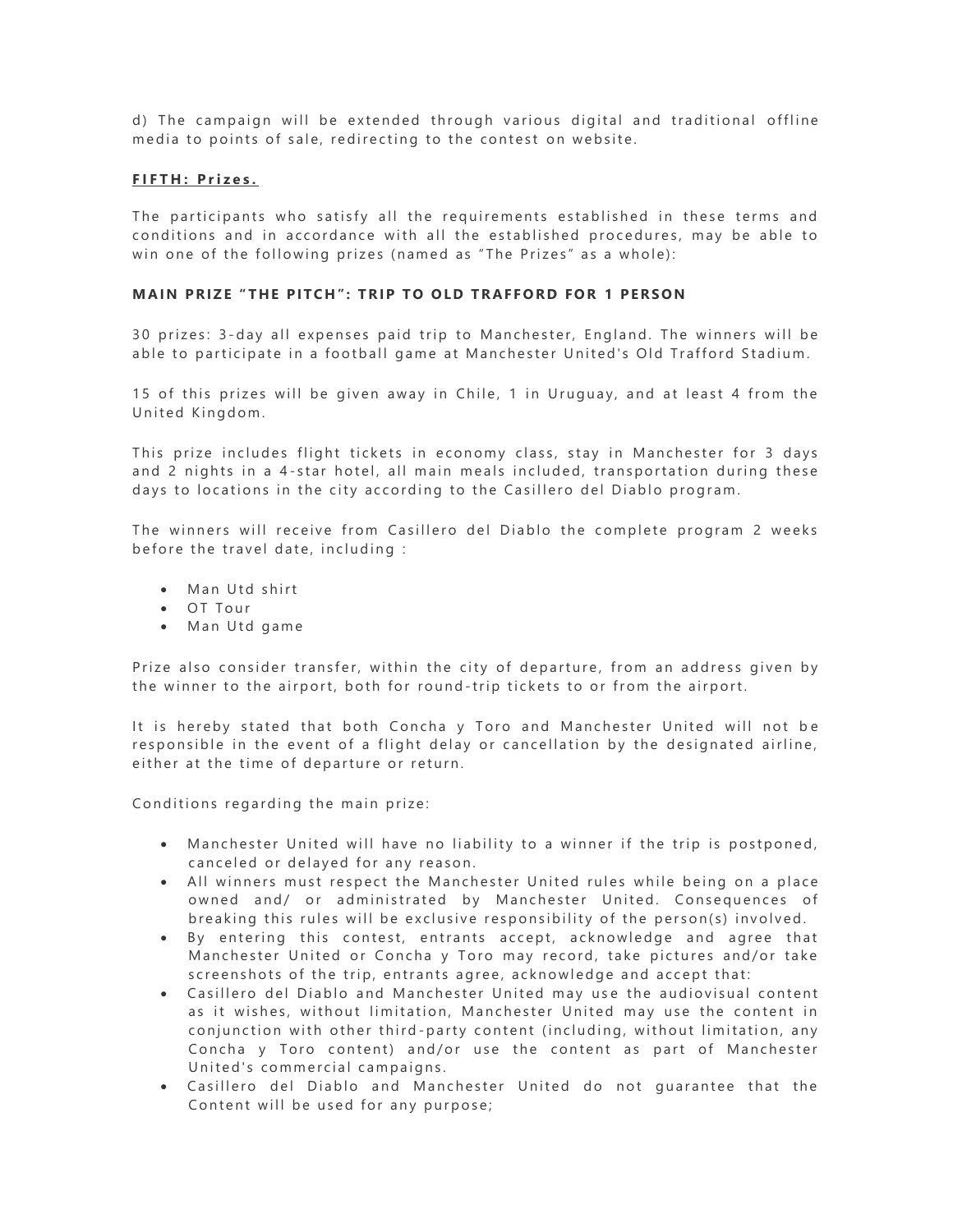• If Casillero del Diablo and Manchester United choose to use the Content (in whole or in part), you may do so anywhere in the world, in any medium, including, but not limited to, the Casillero del Diablo or Manchester United websites ( including but not limited to www.manutd.com casillerodeldiablo.com), any of Manchester United's or Casillero del Diablo's social media channels, on Manchester United's MUTV channel and in any physical location (for example, banners, posters and digital boards).

Manchester United may not allow other people (not including Concha y Toro) to use, reproduce, modify or edit the Content or do things inspired by it for Manchester United and/or Concha y Toro's use or commercial campaigns.

# SECONDARY PRIZE: "THE TUNNEL" : VIRTUAL MEET & GREET WITH MANCHESTER **UNITED PLAYERS**

Conditions regarding the secondary prize:

- 20 Virtual Meet and Greet with Manchester United players
- Players screen time is limited with a maximum time of 15 minutes. Players will not necessarily participate at the same time, nor will they be present for the entirety Video call.
- Neither Concha y Toro nor Manchester United confirm which players will attend the virtual match and will not communicate with the winners as to which players will participate at least 2 weeks before the Meet & Greet date.
- The virtual meeting will take place via a video-sharing platform chosen by Manchester United and Concha y Toro. It will be scheduled on a date and time specified by Manchester United based on player availability.
- The link to the video call, as well as the access credentials, will be sent a few days before the event. Winners must have access to MU's chosen video platform, which may have applicable terms and conditions that winners must agree to.
- Each winner is responsible for having an internet connection in order to join the video call.
- Winners must not take screenshots, photos or video recordings during the video call.
- The video call will take place on a schedule during the following period: the beginning of April 2022 until the end of May 2022. The time and date will be determined by Manchester United and Casillero del Diablo, according to the availability of Players. It should be noted that as a global contest, the timing of the Meet & Greet may not be ideal in certain locations. However, Casillero del Diablo will do everything possible to find a favorable time for the winners, without being able to quarantee it.
- The video call will last approximately 45 minutes.
- The official language of the video call will be English. Casillero del Diablo will do everything within its powers, considering the possibility of having translators on the day of the event to facilitate the video call between all the participants, without being responsible if a participant does not understand the language.
- Manchester United will have no liability to a winner if the video call is postponed, canceled or delayed for any reason.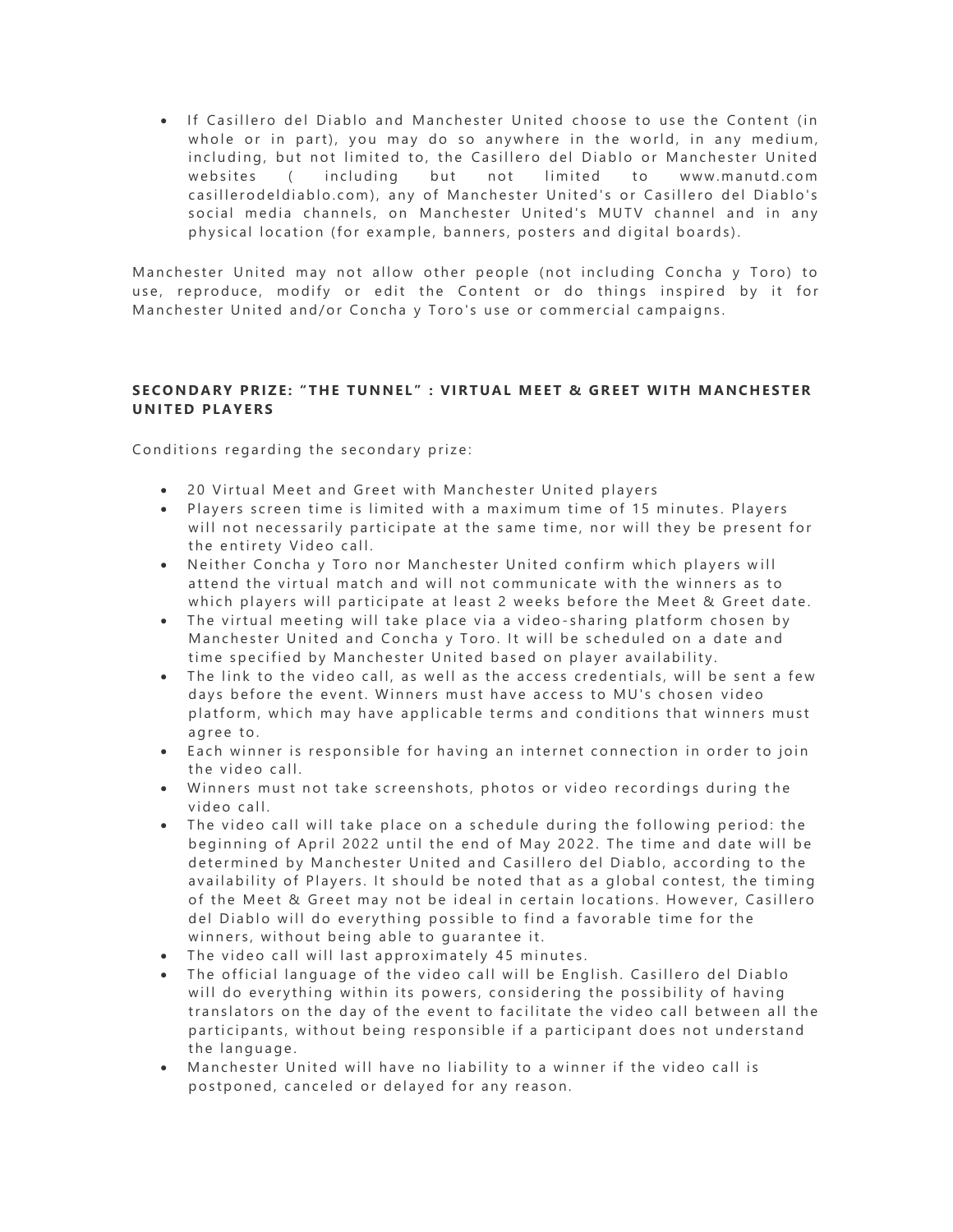- All winners are expected to conduct themselves in an appropriate manner during the video call. Manchester United may terminate the video call if, in its absolute discretion, a winner acts in an inappropriate or offensive manner during the video call.
- Winners will need to send their questions in advance and they will be allowed to ask them after Manchester United's approval.
- By entering this contest, entrants agree, acknowledge and agree that Manchester United may record, take pictures and/or take screenshots of the meet and greet between the winners and the players (the "Content") and entrants are agree, acknowledge and agree that:
	- o MU will own the Content and all intellectual property rights in the Content:
	- o Manchester United may use the Content as it wishes, for example, but without limitation, Manchester United may use the Content in conjunction with other third party content (including, without limitation, any Concha y Toro content) and/or use the Content as part of Manchester United commercial campaigns;
	- o Manchester United makes no warranty that the Content will be used for any purpose;
	- o If Manchester United chooses to use the Content (in whole or in part), you may do so anywhere in the world, in any medium, including but not limited to the Manchester United websites (including but not limited to www. manutd.com), any of Manchester United's social media channels, on Manchester United's MUTV channel and in any physical location (for example banners, posters and digital boards); Y
- Manchester United may allow or may allow other people (including but not limited to Concha y Toro) to use, reproduce, modify or edit the Content or do things inspired by it for Manchester United and/or Concha's use or commercial campaigns.

Winners will be required to consent to their data being transmitted to Manchester United so that Manchester United can organize the virtual meeting and greeting of the winners, although a winner may raise any concerns regarding this paragraph with Concha y Toro.

# **T H I R D P RI Z ES : " T H E D R E S S I N G RO O M" : ME R C H AN D I SI N G P RI Z ES**

- Official Manchester United Shirts Season 2021-2022:
	- $\circ$  The T-shirt that the winners will receive can be the Home T-shirt (red) for the 2021-2022 season, the Away T-shirt (Black) for the 2021-2022 season, or the Third Team T-shirt (Black with White) for the 2021-2022 s e a s o n .
	- $\circ$  The delivery time of the prize may vary and extend up to 4 months once the winners have been drawn. Casillero del Diablo will do every thing in its power to deliver the prize to the winner as soon as possible.

# **F O U R T H P RI Z E S : "V I P S U I T E " : VI E W I N G P AC K A N D G O O DI E S**

• TV LG NanoCell 65" 65NANO75 4K TV UHD TV Smart (value \$799,990 CLP Falabella)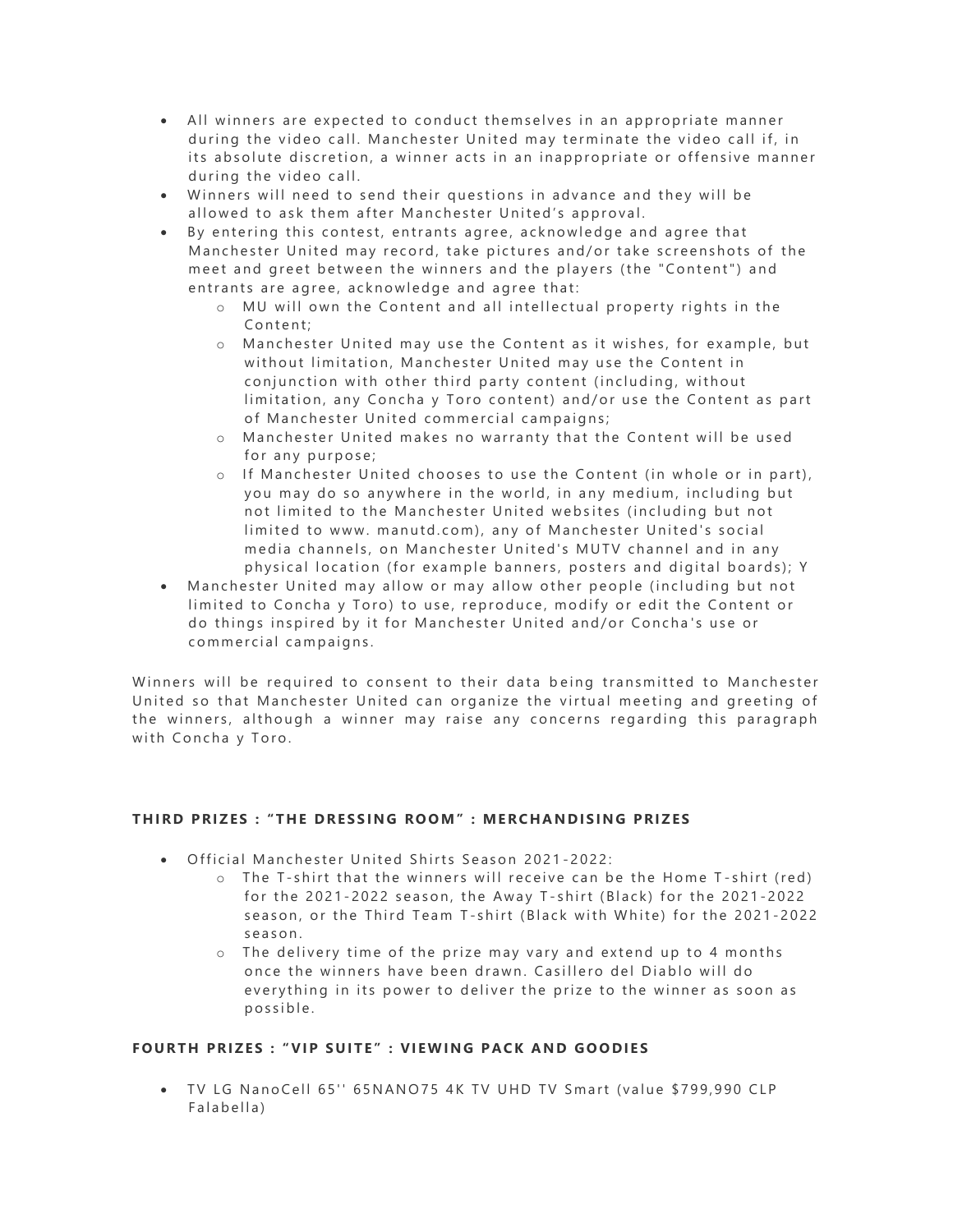- Casillero del Diablo Drink kit
- Including 100 boxes of 6 Reserve bottles with 2 glasses

#### **S I X T H : C a m p a i g n m a n a g e m e n t a n d d e l i v e r y c o n d i t i o n s .**

Concha y Toro will be responsible for the recordkeeping and maintenance of the corresponding database and will make the delivery of prizes to the promotion winners.

It is an indispensable condition for receiving the prize that the winner grants his / her consent so, in compliance with the respective laws, his / her identity, image and/or voice can be disclosed and displayed by any means of communication, if CONCHA Y TORO, with its brand CASILLERO DEL DIABLO decide to do so. Given the above mentioned, no rights of exclusivity, nor rights for exhibition, not the delivery of all personal data requested for registration in the website www.casilleromanchester.com shall be claimed.

Once the winner is contacted, and upon checking their personal information with the information delivered, shall be a mandatory and unmodifiable condition, that each contacted winner shows their identity card, and being of legal age and capacity according the domestic legislation.

Winners commit to give advertising testimonies. In this context, in conformity with the respective legislation, winners confer their express consent in favor of Concha y Toro to use the testimonies, including but not limited to, reproduction of images, name, country of residence and identification card of the winner on any means of communication regardless of any geographical limitation and without any right to compensation, during the period of the promotion and up to 36 months after the conclusion of such term.

Participants acknowledge and accept that Concha y Toro in their parent companies, branches, and related companies, in accordance to the local legislation, can make use of the personal data disclosed by participants in virtue of their participation in the promotional campaign, on bank registries or own data. Participants exonerate of any liability Concha y Toro for any misuse of such data by third parties. Concha y Toro will not commercialize or assign such data without express authorization of the participants, according to the governing law.

Concha y Toro is required to pass the winner's details to MU in order to facilitate the prize. MU shall process such personal data on the basis of legitimate interest.

The draws will be held virtually on the following dates:

Meet & Greet: During April, 2022 this date the secondary prizes referred to in the FIFTH point, will be drawn.

Trip To Old Trafford: Between April 25 and April 30, 2022 on this date the main and secondary prizes referred to in the FIFTH point, will be drawn.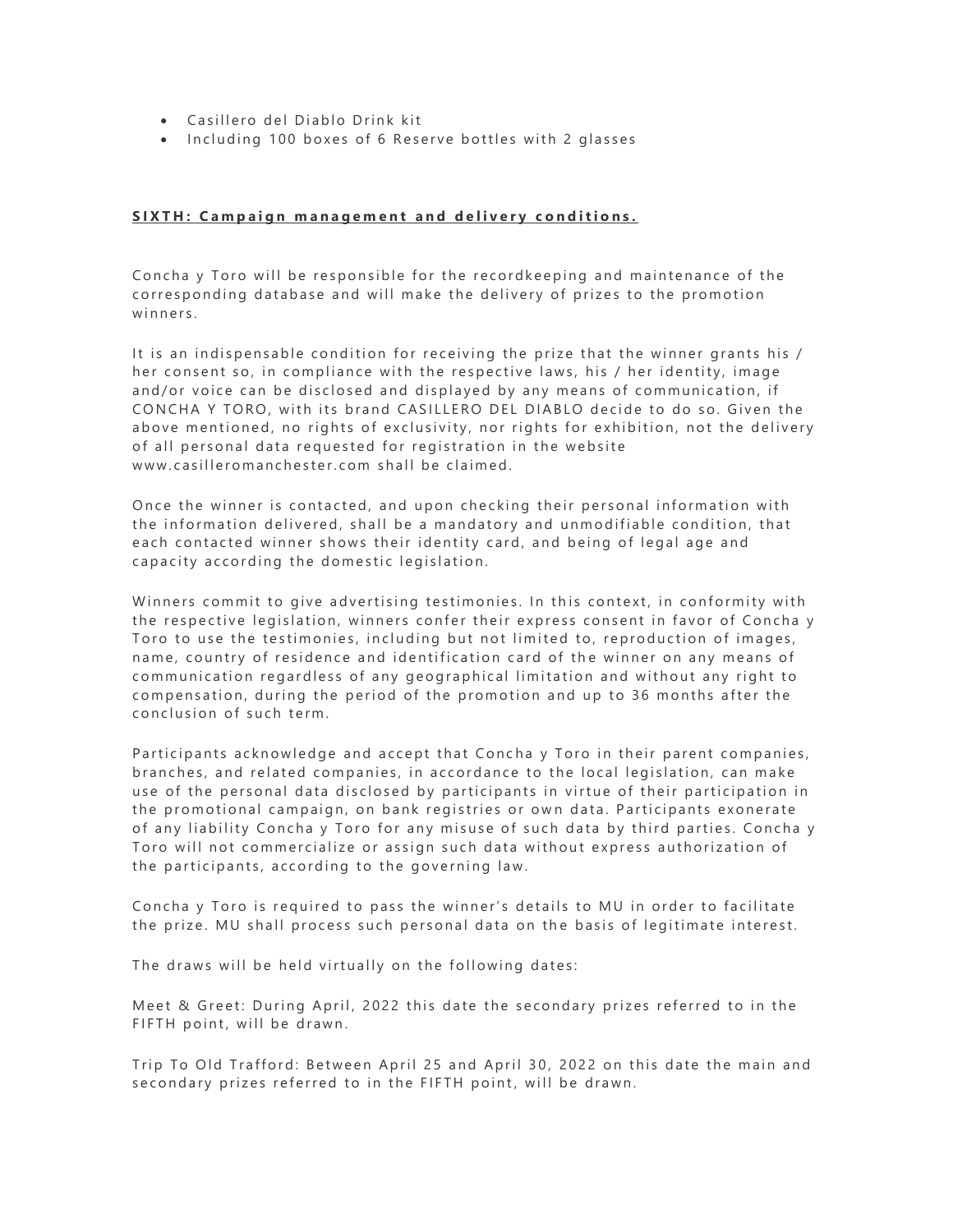T-shirts and Viewing Pack: Will vary on each market. However it should be during 2022. If the official Manchester United is updated, and the draw occurs after that happened, the shirt given will be the updated ones.

#### **S E V E N T H : D e l i v e r y M a n a g e m e n t .**

CONCHA Y TORO, through its global mail box will contact the potential winners to coordinate the delivery of the drawn prizes.

The potential winner shall present his/her identity card, in each market, to the marketing team of the distributor of Concha y Toro, to certify his/her conditions as a winner, where CASILLERO DEL DIABLO will not be liable to the winner and / or third parties in the event that the prize is collected by a person who proves their identity with a false or adulterated document, not having the winner and / or third party any right to claim compensation and / or damages whatsoever from Concha y Toro for the occurrence on the above.

It is expressly established that the prizes are personal and non-redeemable in products, money or other goods. It is established that the prize can be transferred to another person, defined by the winner, in case he/she is unable to participate. This designated person must satisfy all the restriction indicated at point tenth and who transfers him the prize will have 2 days to communicate the name of this person. In the event that the above does not occur, Concha y Toro, with all the authority, can choose another winner.

Once the draw has been made, Concha y Toro has 2 business days to wait for a response and / or contact with the winner. In case that such contact and corroboration with the winner could not be established, Concha y Toro has the authority to make another draw for the allocation of the respective prize.

# **NINTH: Prize Warranty and Participation**

Neither Concha y Toro nor MU shall be liable for any damages that potential winners might suffer, either emotional or physical (including their assets and goods), upon their participation in the promotional campaign, or with regard to the withdraw from or use of the prizes. In addition to the above, neither Concha y Toro, nor MU will give any type of warranty of quality, eviction, functioning, nor any other, in relation with the prizes, being necessary to address any claim to the manufacturers, importers or service providers of such services.

# **TENTH: Participation and Acceptance.**

Participants must be 18 years old and older in order to enter this promotion. Yet, to be a winner of the Main Prize, participants needs to satisfy all of the following conditions:

• Have at the moment of the prize, the legal drinking age of his/her respective country.

It is declared here that it is prohibited, and given such, cannot participate in this promotion, nor have access to claim the prizes, any worker of VTC Chile and Viña